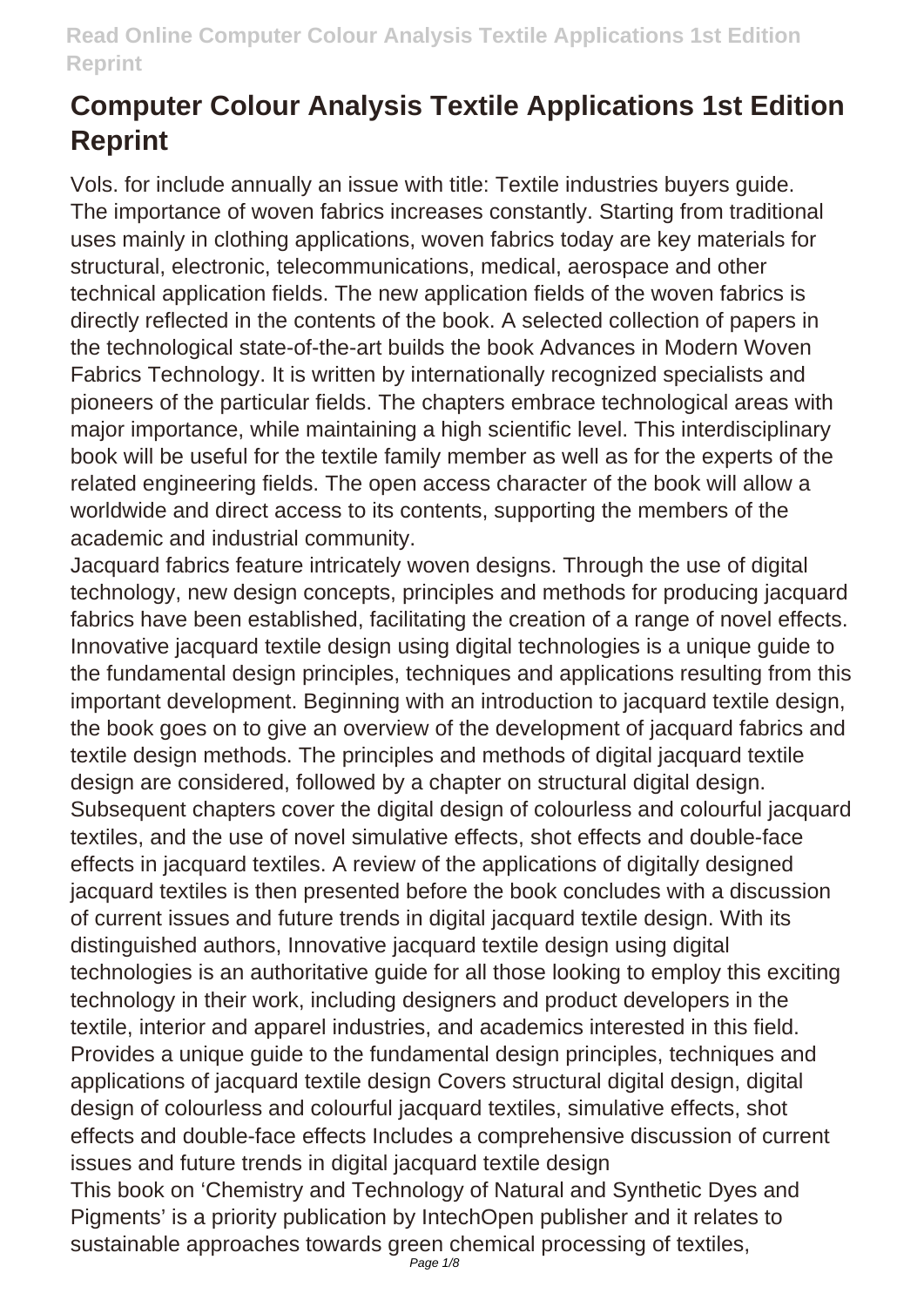specifically on dyeing with natural dyes and pigments as well as dyeing with ecosafe synthetic dyes and chemicals. This book includes the following chapters: an introductory editorial chapter on bio-mordants, bio-dyes and bio-finishes, a review of natural dyes and pigments and its application, pantone-like shade generation with natural colorants, colour-based natural dyes and pigments, printing with natural dyes and pigments, functional property and functional finishes with natural dyes and pigments, eco-safe synthetic dyes and chemicals, and a miscellaneous review on dyed textiles and clothing including natural dye-based herbal textiles.This new book is expected to be useful for dyers of the textile industry as well as to the future researchers in this field.

Computer technology has transformed textiles from their design through to their manufacture and has contributed to significant advances in the textile industry. Computer technology for textiles and apparel provides an overview of these innovative developments for a wide range of applications, covering topics including structure and defect analysis, modelling and simulation, and apparel design. The book is divided into three parts. Part one provides a review of different computer-based technologies suitable for textile materials, and includes chapters on computer technology for yarn and fabric structure analysis, defect analysis and measurement. Chapters in part two discuss modelling and simulation principles of fibres, yarns, textiles and garments, while part three concludes with a review of computer-based technologies specific to apparel and apparel design, with themes ranging from 3D body scanning to the teaching of computer-aided design to fashion students. With its distinguished editor and international team of expert contributors, Computer technology for textiles and apparel is an invaluable tool for a wide range of people involved in the textile industry, from designers and manufacturers to fibre scientists and quality inspectors. Provides an overview of innovative developments in computer technology for a wide range of applications Covers structure and defect analysis, modelling and simulation and apparel design Themes range from 3D body scanning to the teaching of computer-aided design to fashion students This book contains a selection of papers presented at the Fourth International Workshop on Parallel Image Analysis, held at the Laboratoire de l'Informatique du Parall, lisme of the Ecole Normale Sup, rieure de Lyon, France. It is representative of the traditional topics of the workshop, from theoretical models for parallel image analysis to real life applications implemented on parallel multicomputers.

Teaching aid and activity book. Workshops and training program. Computer Colour AnalysisTextile ApplicationsNew Age InternationalColour MeasurementPrinciples, Advances and Industrial ApplicationsElsevier The measurement of colour is important in many commercial operations and professions, such as bleaching and colouration of textiles, applications of paints, dentistry and colouration of food products. This book will discuss colour measurement theories, the latest technological and scientific developments of measuring colour and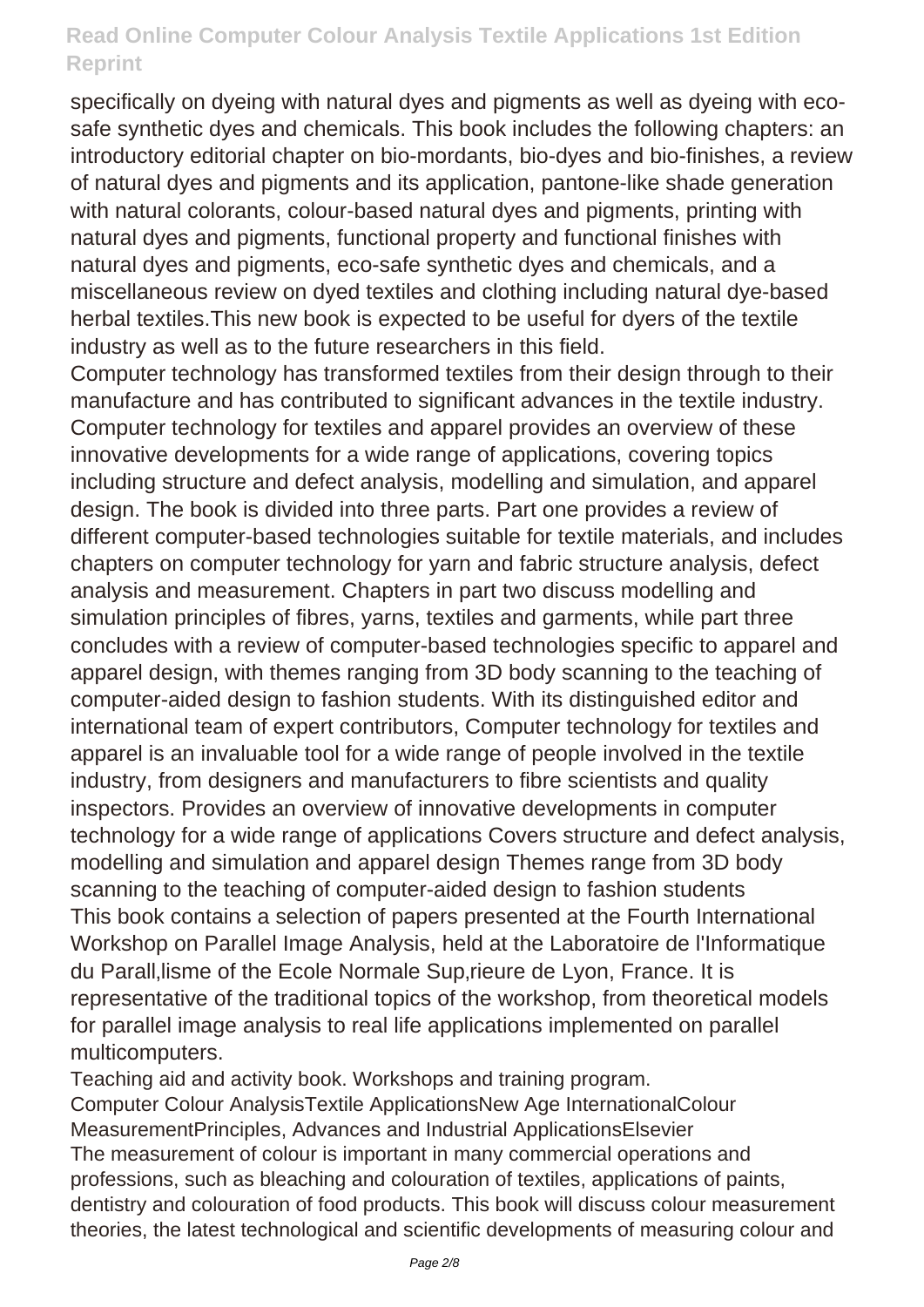the applications of colour measurement. Part one reviews the underlying theories, principles and methods of how to measure colour. It includes topics such as expressing colours numerically, camera based colour measurement, colour shade sorting and determining and improving the accuracy of colour measurement. Part two presents a selection of industrial applications illustrating the use of colour measurement in textiles, paint, teeth, hair and food. With its international range of contributors, Colour measurement: Principles, advances and industrial applications is beneficial to a variety of readers such as colour technologists, colour quality inspectors, product developers, dentists, cosmetologists and anyone who uses colour in their work. It will also be a valuable reference for academics and students studying design, fashion or colour related subjects. Discusses colour measurement theories and the latest technological and scientific developments of measuring colour Case studies illustrate camera based colour measurement and review visual and instrumental evaluation of whiteness and yellowness applications in industries including cosmetics and dentistry Motivations for colour measurement are explored to answer questions raised as to why colours do not match and explain factors such as wet and dry fabric differences

This book provides comprehensive coverage of the latest advances and trends in information technology, science and engineering. Specifically, it addresses a number of broad themes, including multi-modal informatics, data mining, agent-based and multiagent systems for health and education informatics, which inspire the development of intelligent information technologies. The contributions cover a wide range of topics such as AI applications and innovations in health and education informatics; data and knowledge management; multi-modal application management; and web/social media mining for multi-modal informatics. Outlining promising future research directions, the book is a valuable resource for students, researchers and professionals, and a useful reference guide for newcomers to the field. This book is a compilation of the papers presented in the 2021 International Conference on Multi-modal Information Analytics, held in Huhehaote, China, on April 23-24, 2021.

This book offers detailed coverage of color, colorants, the coloring of materials, and reproducing the color of materials through imaging. It combines the clarity and ease of earlier editions with significant updates about the advancement in color theory and technology. Provides guidance for how to use color measurement instrumentation, make a visual assessment, set a visual tolerance, and select a formulation Supplements material with numerical examples, graphs, and illustrations that clarify and explain complex subjects Expands coverage of topics including spatial vision, solidstate lighting, cameras and spectrophotometers, and translucent materials The textile industry is becoming an increasingly competitive environment. Differentiating products by quality is particularly important. Testing can be performed both to improve product quality and achieve compliance to international, regional or retailer specific standards. Fabric testing provides a comprehensive review of the tests available for fabrics. The book begins with introductory chapters which discuss the scope, importance and statistical analysis of fabric testing. The book then reviews various types of fabric tests such as fabric composition testing, physical and mechanical tests, fabric chemical testing, how to test appearance, permeability, comfort and flammability, as well as dyeing and colouring tests and key issues in testing textile samples. With its distinguished editor and international team of contributors Fabric testing is a valuable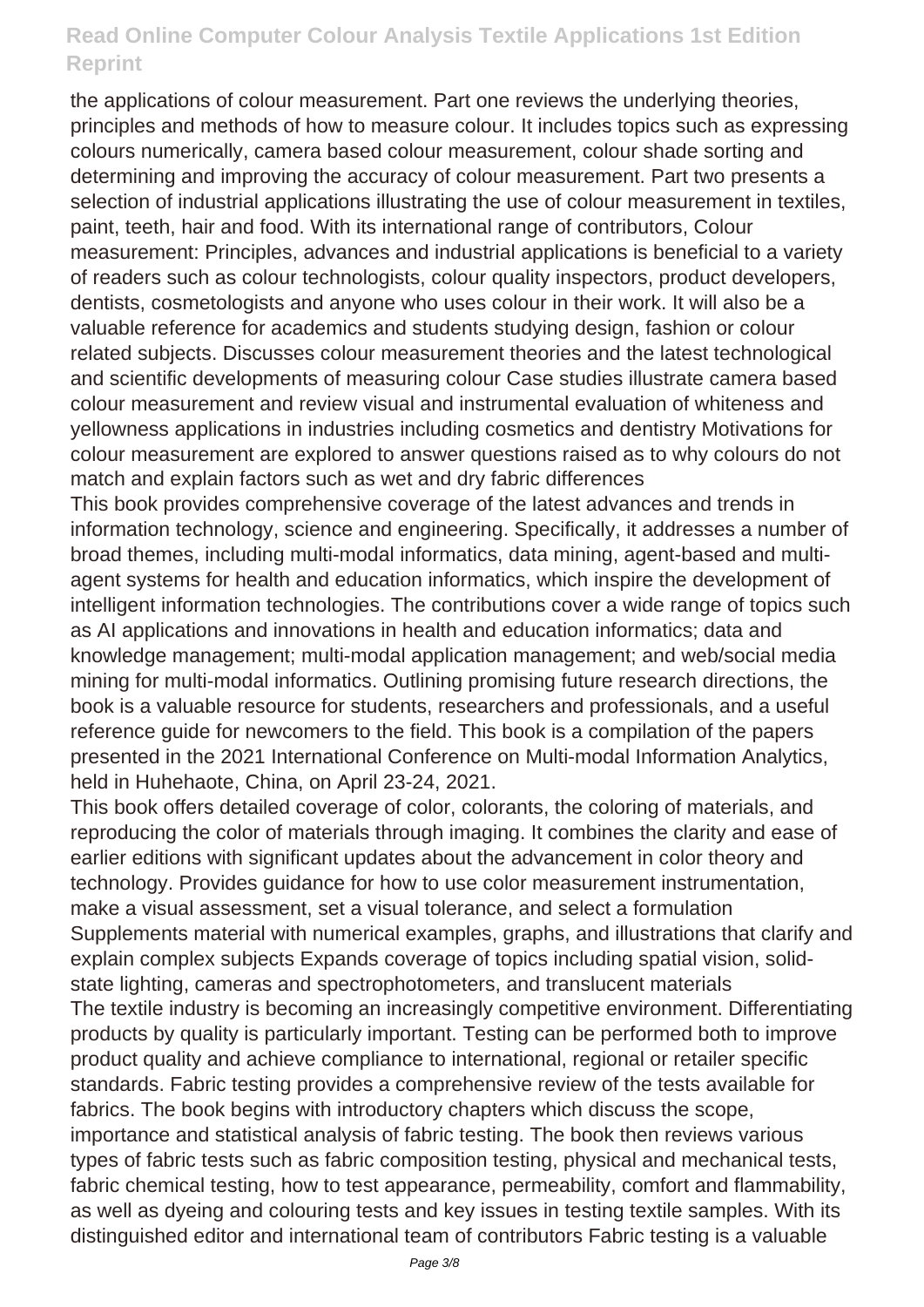resource for designers, technologists, quality inspectors and testing institutes in the textile industry. It is also relevant for academics and students within the textile field. Reviews various types of fabric tests including fabric composition and fabric chemical testing Discusses the scope, significance and statistical analysis of fabric testing Assesses the importance of fabric testing to both product quality and industry standard compliance

Dealing with the classical processes for textile dyeing, as well as with the preparation of the material before dyeing, this book also includes recent technological developments. Both theoretical and the practical aspects are covered in order to enable the students and the technicians to understand the processes clearly.

Soft computing refers to a collection of computational techniques which study, model and analyse complex phenomena. As many textile engineering problems are inherently complex in nature, soft computing techniques have often provided optimum solutions to these cases. Although soft computing has several facets, it mainly revolves around three techniques; artificial neural networks, fuzzy logic and genetic algorithms. The book is divided into five parts, covering the entire process of textile production, from fibre manufacture to garment engineering. These include soft computing techniques in yarn manufacture and modelling, fabric and garment manufacture, textile properties and applications and textile quality evaluation. Covers the entire process of textile production, from fibre manufacture to garment engineering including artificial neural networks, fuzzy logic and genetic algorithms Examines soft computing techniques in yarn manufacture and modelling, fabric and garment manufacture Specifically reviews soft computing in relation to textile properties and applications featuring garment modelling and sewing machines

Years of human ignorance has diminished our natural resources and aged our planet. Now, people are making an effort to change the way they are treating the planet. Being more environmentally conscious about the impact materials used for fashion have on our planet is one-way designers can reduce waste and help enable a better world. By going eco-friendly can be less harmful to our natural resources. Not all fashion is following this eco-friendly trend, but more designers are embracing the trend toward eco-fashion than ever before. If the entire fashion industry became eco-friendly, it would make a huge difference for future generations because the fashion industry employs over a billion people globally. There is need for eco-friendly wet processing that is sustainable and beneficial methods. Number of sustainable practices has been implemented by various textile processing industries such as Eco- friendly bleaching; Peroxide bleaching; Eco-friendly dyeing and Printing; Low impact dyes; Natural dyes; Azo Free dyes; Phthalates Free Printing. There are a variety of materials considered "environmentally-friendly" for a variety of reasons. The industry is desperately in the need of newer and very efficient dyeing/finishing and functional treatments of textiles. There is growing awareness and readiness to adapt new perspective on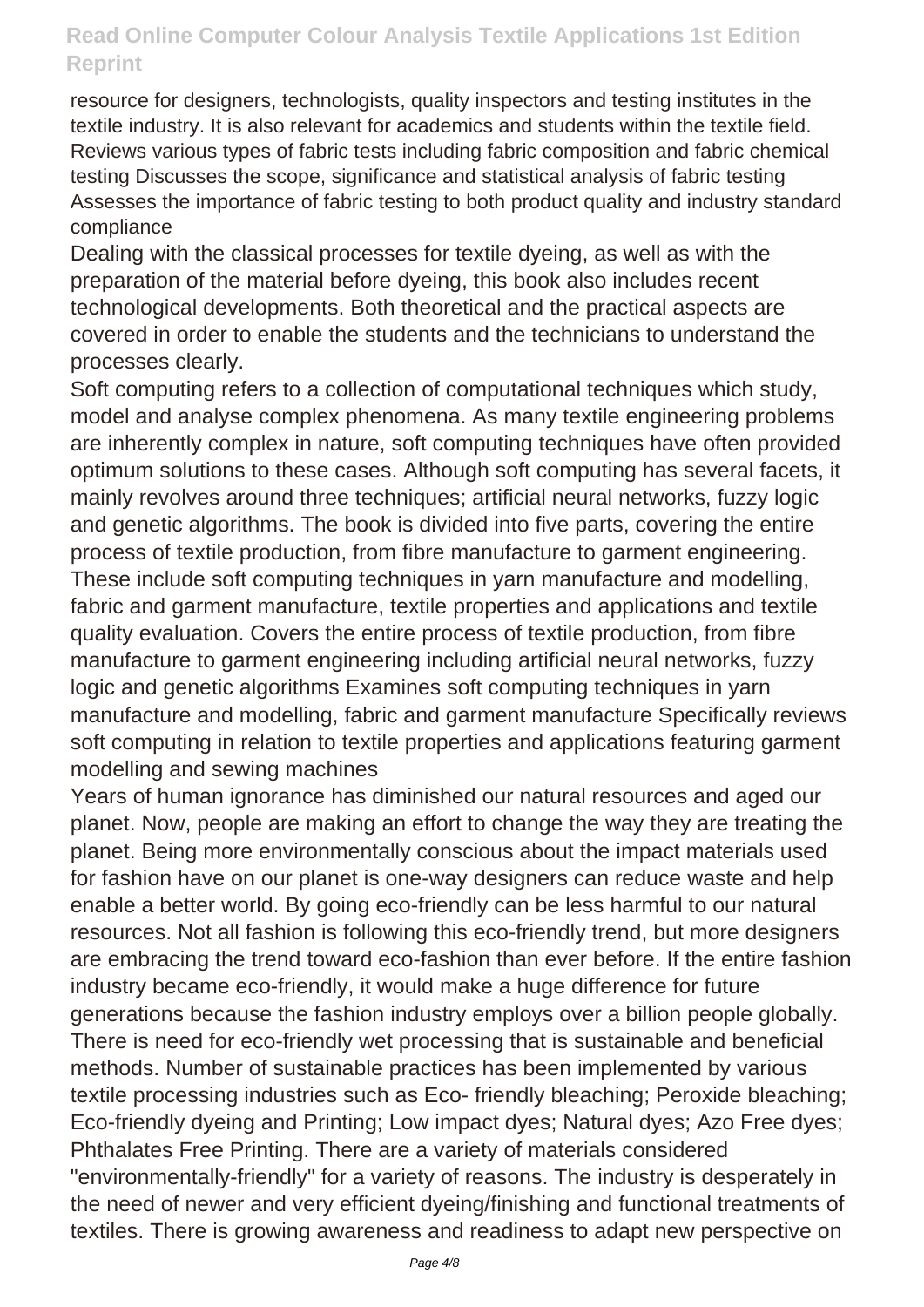industrial upgradation of Cleaner Production Programme, such new technologies help enterprises achieve green production and cost reduction at the same time. Green Production has become necessary for enterprises under the upgrade and transformation policy. The book Eco-Friendly Textile Dyeing and Finishing covers topics in the area of sustainable practices in textile dyeing and finishing. With the rapid expansion of ink jet printing, textile printing and allied industries need to understand the principles underpinning this technology and how it is currently being successfully implemented into textile products. Considering the evolution of new print processes, technological development often involves a balance of research across different disciplines. Translating across the divide between scientific research and real-world engagement with this technology, this comprehensive publication covers the basic principles of ink jet printing and how it can be applied to textiles and textile products. Each step of the ink jet printing process is covered, including textiles as a substrate, colour management, pretreatments, print heads, inks and fixing processes. This book also considers the range of textile printing processes using ink jet technology, and discusses their subsequent impact on the textile designer, manufacturer, wholesaler, retailer and the environment. Covers the foundations and development of ink jet textile printing technology Discusses the steps of ink jet printing from colour management to fixing processes Analyses how ink jet printing has affected the textile industry

Mapping Human and Natural Systems covers our increasingly digital world internet communications, cloud computing, etc., and how our ability to quickly and visually communicate is becoming increasingly important. The book provides the reader with a ready reference to learn about map creation and interpretation and to help them better interact with, and construct, maps. There are several software systems available that focus on maps and mapping, but no single resource that covers the fundamentals of mapping. This book fills that need. Presents unique reflections, diversions, inspections and translations to encourage critical thinking skills Includes a companion site to enhance the reflections, diversions, inspections and translations with additional resources Provides examples and discussions from seasoned natural resource professionals with over 80 years of combined professional experience In the last 10 years organic dyes, traditionally used for coloring textiles and other materials, have become increasingly important in the hi-tech industries of electronics and optoelectronics. They can be used in optical data storage, new solar cells and biomedical sensors. Functional Dyes discusses the synthesis of these new, high-value dyes and pigments as well as their applications and performance. The chapters are arranged so that the reader logically advances from the fundamental concepts to more practical aspects of the technology in which they are used. In providing the reader with current information on functional dye chemistry, as well as important developments within the field, Functional Dyes is a valuable information source for dye and material chemists,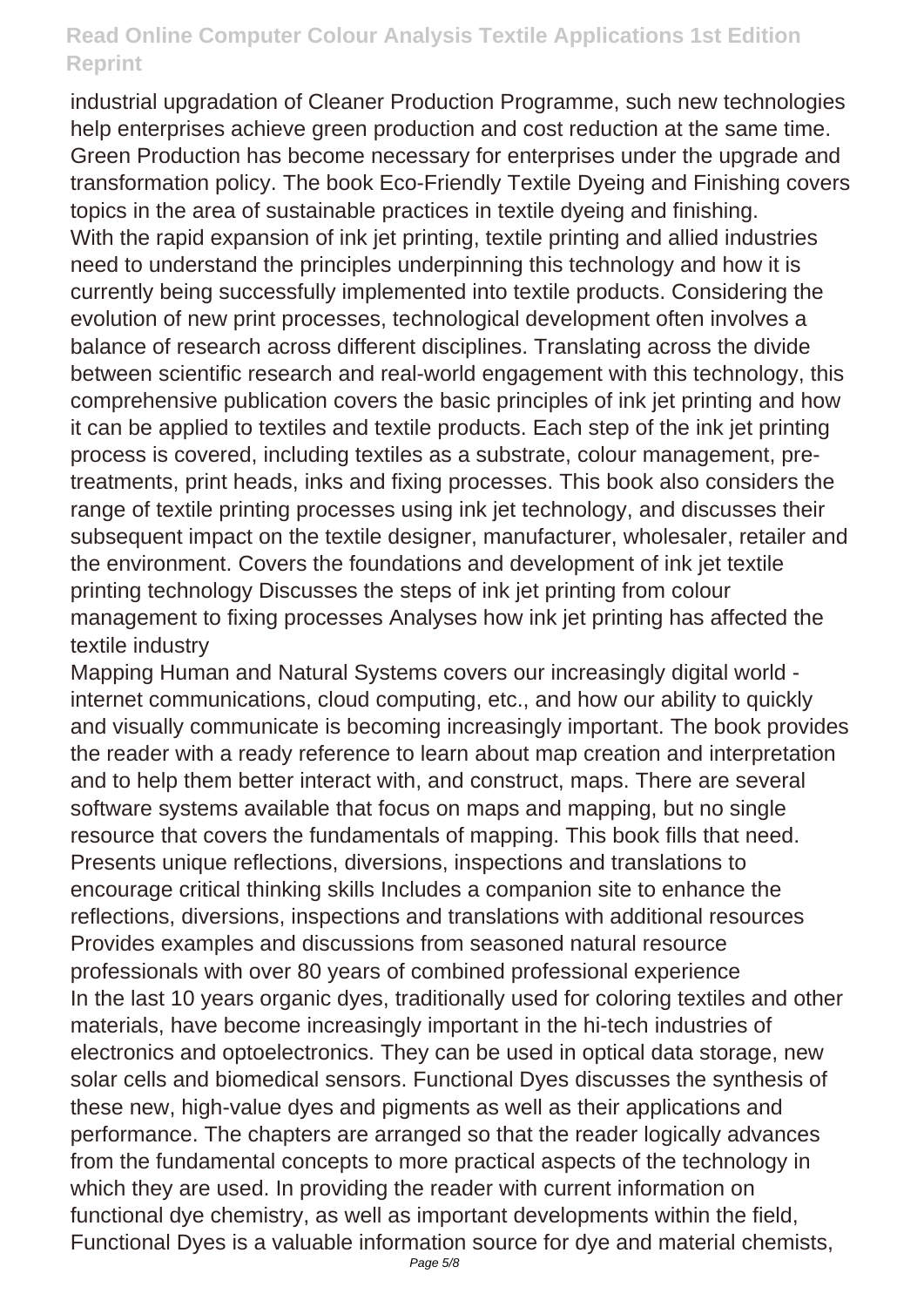researchers and graduates, who want a summary of the key advances in the field over the last 10 years and an authoritative view on future developments. \* Provides a broad introduction to the science technology of the functional dye application \* Reviews recent advances on synthesis and characteristics of the functional dyes and their applications \* Is a valuable information source for dye and material chemists and researchers

This book summarizes all different fields of cotton fiber, including genetics, fiber chemistry, soft materials, textile, and fashion engineering. It also contains some new applications such as biomaterials, nanocoated smart fabrics, and functional textiles. Moreover, the significant improvement recently in gene modification and gene technology is introduced. This book discusses all these aspects in a more straightforward way, and new illustrations will help readers to understand the contents. It is intended for undergraduate and graduate students who are interested in cotton science and processing technologies, researchers investigating the updated applications of cotton in various fields as well as industrialists who want to have a quick review of the cotton and its different stages.

Applications of Computer Vision in Fashion and Textiles provides a systematic and comprehensive discussion of three key areas that are taking advantage of developments in computer vision technology, namely textile defect detection and quality control, fashion recognition and 3D modeling, and 2D and 3D human body modeling for improving clothing fit. It introduces the fundamentals of computer vision techniques for fashion and textile applications, also reviewing computer vision techniques for textile quality control, including chapters on wavelet transforms, Gibor filters, Fourier transforms, and neural network techniques. Final sections cover recognition, modeling, retrieval technologies and advanced human shape modeling techniques. The book is essential reading for scientists and researchers working in the field of fashion production, quality assurance, product development, textiles, fashion supply chain managers, R&D professionals and managers in the textile industry. Explores computer vision technology with reference to improving budget, quality and schedule control in textile manufacturing Provides a thorough understanding of the role of computer vision in developing intelligent systems for the fashion and textiles industries Elucidates the connections between human body modeling technology and intelligent manufacturing systems

The type and amount of textile products have greatly proliferated over the last decade. Concomitant textile processing to improve the properties and ultimate performance has also undergone dramatic changes. Ready availability of instrumentation, computers, lasers and integration of these advances with similar progress in polymer/material science have led to the need for a unified discussion on these topics. The current book concisely discusses all aspects of textile processing, modification and performance for four major topics: preparation (by fiber type), dyeing and printing (dye type, theory and synthesis; dye classification by structure and application), improving functional and aesthetic textile properties (physical, chemical and physicochemical processes and concepts), and performance (chemical analysis, instrumental methods; physical, chemical, biological, multiple influences and standard tests). A detailed and logical progression from the initial purification of textiles to their performance and care is described. The book will be useful as a text for textile/polymer courses at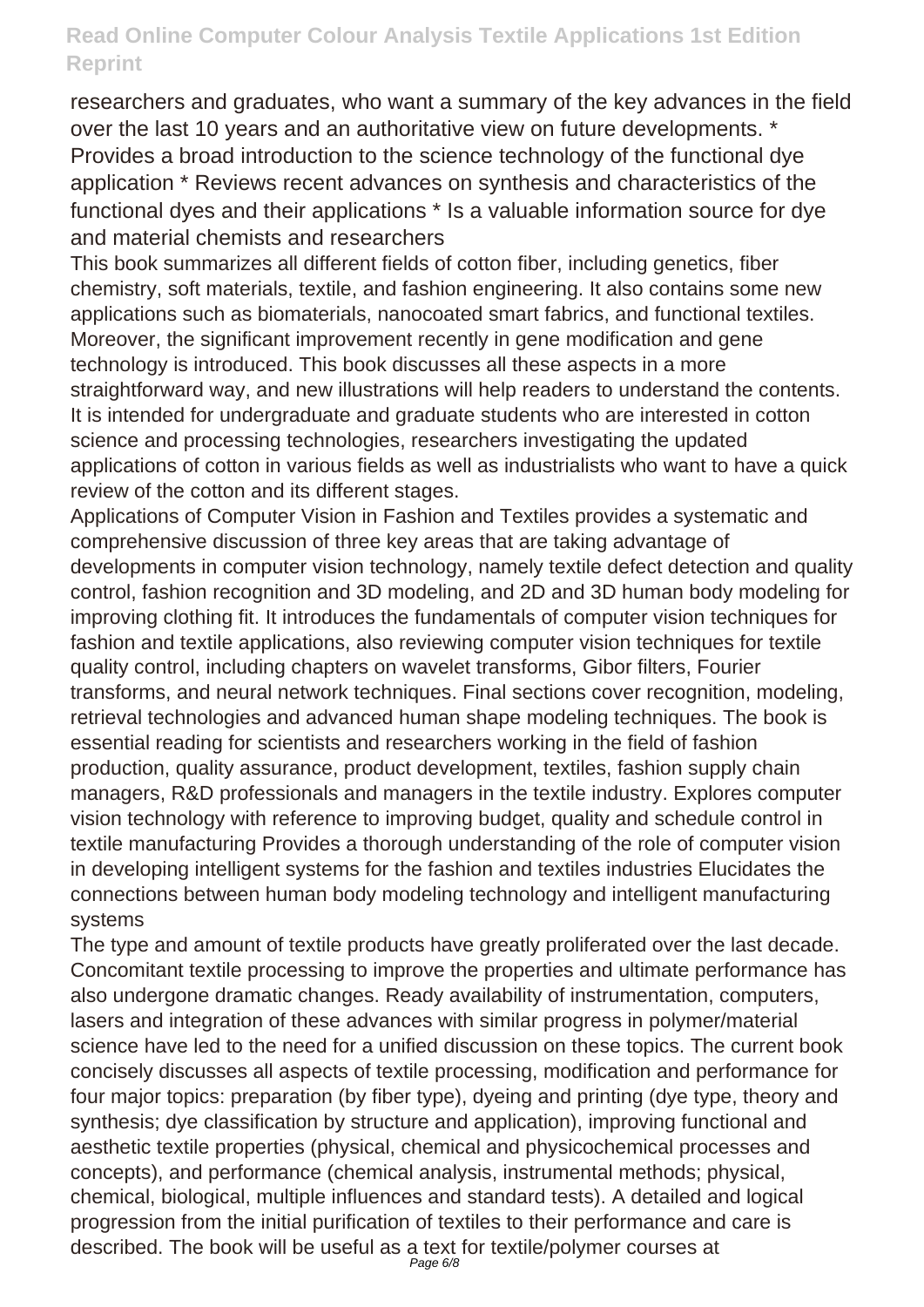undergraduate and graduate levels and as a comprehensive source of information for textile scientists, engineers, manufacturers, retailers and others with an interest in textile products.

This book contains a selection of papers presented at the Fourth International Workshop on Parallel Image Analysis, held at the Laboratoire de l'Informatique du Parallélisme of the Ecole Normale Supérieure de Lyon, France. It is representative of the traditional topics of the workshop, from theoretical models for parallel image analysis to real life applications implemented on parallel multicomputers. Contents: Nonclosure Properties of Two-Dimensional One-Marker Automata (A Ito et al.)Parallel Distributed Detection of an Invariant Feature Associated with Self-Similar Patterns (K Kamejima)Parallel Tools for Colored Image Processing (V Lozano et al.)Asynchronous Relaxation of Morphological Operators: A Joint Algorithm-Architecture Perspective (F Robin et al.)Fast Local and Global Illuminations Through a Simid Z-Buffer (C Renaud)A Load Balanced Parallel Ground Visualization Tool (S Contassot-Vivier)Modeling 3D Deformable Object with the Active Pyramid (P-J Reissman & I E Magnin)Complexity Analysis of a Parallel Implementation of the Marching-Cubes Algorithm (S Miguet & J-M Nicod) Readership: Computer scientists and industrialists. Keywords:Parallel Computing;Image Analysis;Image Processing;Pattern Recognition;Computer Graphics;Cellular Automata;Load Balancing;Parallel Architectures;Complexity Analysis;Medical Imaging

This work details current advances in assessing the characteristics of polymers, single fibres and fibrous systems, and associated processes based on evolving theories in the physical, chemical and mechanical sciences. It focuses on recent develpments in selected characterization methods - such as Fourier transform infrared spectroscopy, Fourier transform nuclear magnetic resonance, electron diffraction, x-ray diffraction and electron microscopy - applicatble to polymers, fibres and textiles.

Nanotechnology has been incorporated into a wide range of garments to improve the durability of clothing / apparel and create new properties for a special end-used application. It also incorporates wearable electronics into clothing to make it smarter. Smart nano-textiles refers to the uses and integration of smart nanocoatings, nanosensors and nanodevices in multifunctional textiles, since they are both low cost and have low power consumption. Various organic and inorganic nanomaterials can be used in garments to improve their properties and create new properties such as antibacterial, superhydrophobic, auto-cleaning, self-cleaning, stain repellent, wrinkle-free, static eliminating, fire resistant and electrically conductive properties. This book focuses on the fundamental concepts and approaches for the preparation of smart nanotextiles, their properties, and their applications in multifarious industries, including smart garments, biomedicine, construction/building materials, energy conversion/storage, automotive/aerospace industries and agriculture. Shows how nanotechnology is being used to be able to enhance textiles with smart properties, including anti-bacterial, superhydrophobic and auto-cleaning Explores which nanomaterial types are most compatible with particular textile classes Assesses the major challenges of integrating nanosensors and nanodevices into textiles

The classic authority on colour measurement now fully revised and updated with the latest CIE recommendations The measurement of colour is of major importance in many commercial applications, such as the textile, paint, and